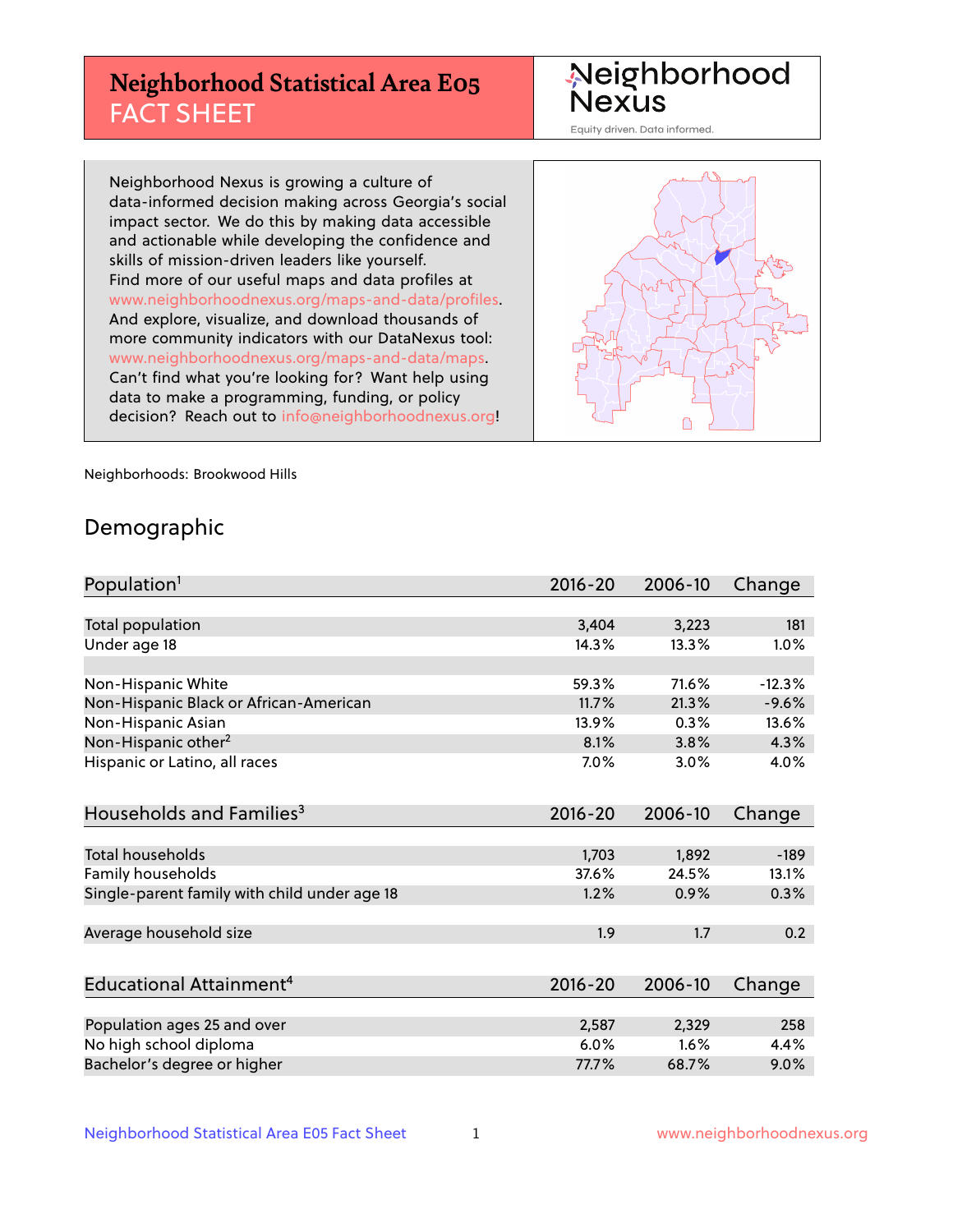## Change Measures, continued...

| Employment <sup>5</sup>                                 | $2016 - 20$ | 2006-10  | Change   |
|---------------------------------------------------------|-------------|----------|----------|
| Total workers residing in Neighborhood Statistical Area | 1,647       | 1,319    | 328      |
| Workers with earnings \$1250/month or less              | 11.9%       | 21.2%    | $-9.3%$  |
| Workers with earnings \$1251/month to \$3333/month      | 22.2%       | 35.0%    | $-12.7%$ |
| Workers with earnings greater than \$3333/month         | 65.9%       | 43.8%    | 22.1%    |
|                                                         |             |          |          |
| Total jobs located in Neighborhood Statistical Area     | 4,628       | 3,311    | 1,317    |
| Jobs with earnings \$1250/month or less                 | 16.0%       | 24.4%    | $-8.4%$  |
| Jobs with earnings \$1251/month to \$3333/month         | 33.2%       | 46.7%    | $-13.5%$ |
| Jobs with earnings greater than \$3333/month            | 50.8%       | 28.9%    | 21.9%    |
|                                                         |             |          |          |
| Jobs/workers ratio                                      | 2.8         | 2.5      | 0.3      |
|                                                         |             |          |          |
| Income and Poverty <sup>6</sup>                         | 2016-20     | 2006-10  | Change   |
|                                                         |             |          |          |
| Median household income                                 | \$92,279    | \$64,635 | \$27,645 |
|                                                         |             |          |          |
| Population for whom poverty status is determined        | 3,294       | 3,223    | 71       |
| Population below poverty                                | 9.7%        | 8.3%     | 1.4%     |
|                                                         |             |          |          |
| Housing <sup>7</sup>                                    | $2016 - 20$ | 2006-10  | Change   |
|                                                         |             |          |          |
| Total housing units                                     | 2,063       | 2,116    | $-53$    |
| Occupied housing units                                  | 82.5%       | 89.4%    | $-6.9%$  |
| Vacant housing units                                    | 17.5%       | 10.6%    | 6.9%     |
|                                                         |             |          |          |
| Occupied housing units                                  | 1,703       | 1,892    | $-189$   |
| Owner occupied housing units                            | 45.9%       | 37.0%    | 8.9%     |
| Renter occupied housing units                           | 54.1%       | 63.0%    | $-8.9%$  |
|                                                         |             |          |          |
| Access to a Vehicle <sup>8</sup>                        | $2016 - 20$ | 2006-10  | Change   |
|                                                         |             |          |          |
| Occupied housing units                                  | 1,703       | 1,892    | $-189$   |
| No vehicle available                                    | 16.0%       | 23.8%    | $-7.9%$  |
|                                                         |             |          |          |
| Crime Rates, per 10,000 Population <sup>9</sup>         | $2017 - 21$ | 2012-16  | Change   |
|                                                         |             |          |          |
| All Part I crimes                                       | 464.7       | 582.5    | $-117.8$ |
| Violent crime                                           | 32.9        | 46.1     | $-13.2$  |
| Murder                                                  | 1.8         | 0.6      | 1.1      |
| Robbery                                                 | 15.3        | 22.7     | $-7.4$   |
| Aggravated assault                                      | 15.9        | 22.7     | $-6.9$   |
| Property crime                                          | 431.8       | 536.4    | $-104.6$ |
| <b>Burglary</b>                                         | 59.3        | 130.0    | $-70.7$  |
| Larceny                                                 | 324.3       | 355.9    | $-31.6$  |
| Vehicle theft                                           | 48.2        | 50.5     | $-2.3$   |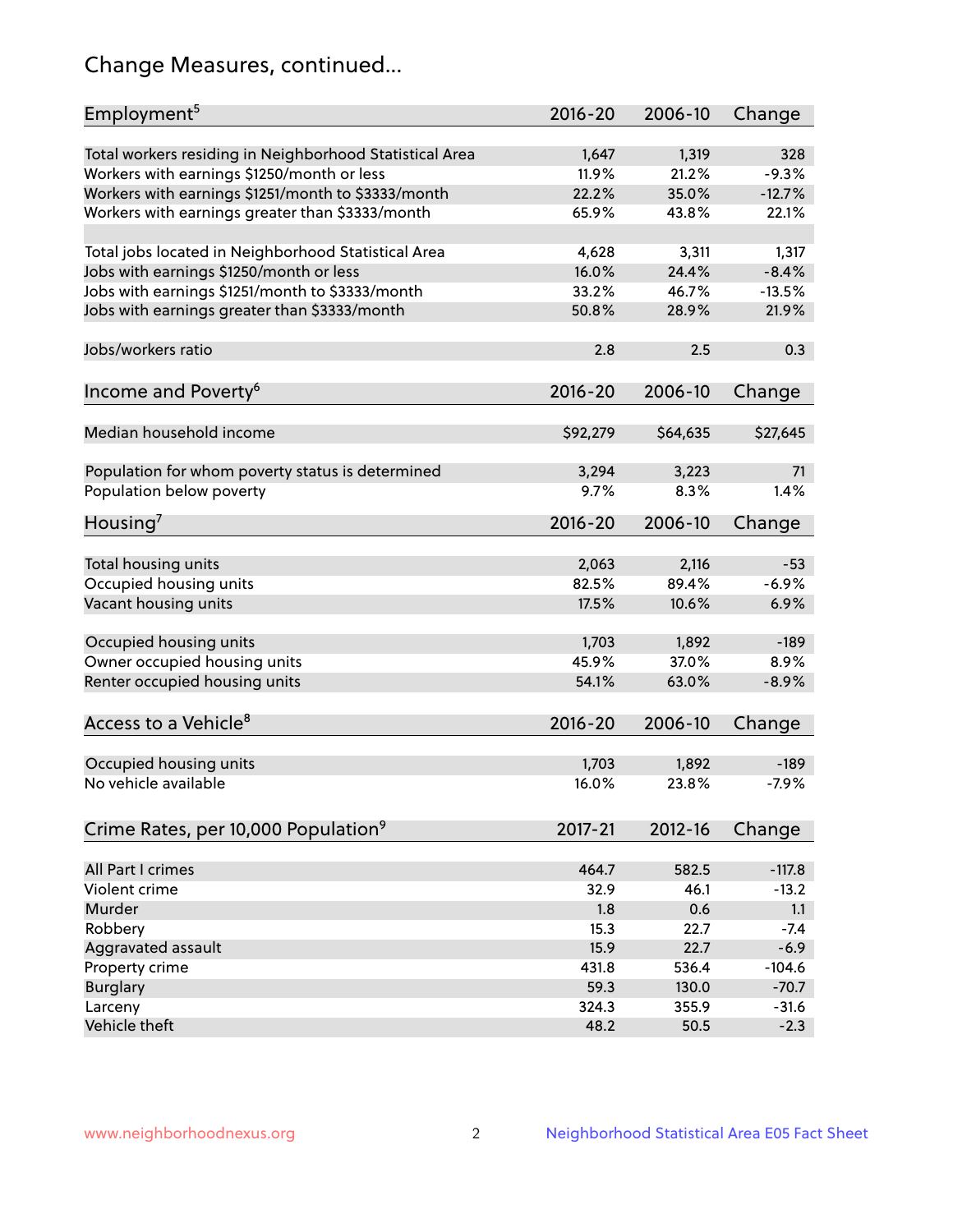## Current Data: Demographic

| Sex and Age, 2016-20 <sup>10</sup>                    | <b>Estimate</b> | Margin of Error |
|-------------------------------------------------------|-----------------|-----------------|
| Total population                                      | 3,404           | $\pm 601$       |
| Male                                                  | 54.3%           | ±11.0%          |
| Female                                                | 45.7%           | $\pm$ 6.0%      |
| Under 5 years                                         | 2.5%            | $\pm 2.1\%$     |
| 5 to 9 years                                          | 5.0%            | $\pm 2.3\%$     |
| 10 to 14 years                                        | 2.8%            | ±1.4%           |
| 15 to 19 years                                        | 4.6%            | $\pm 2.7\%$     |
| 20 to 24 years                                        | 9.1%            | $\pm 11.5\%$    |
| 25 to 34 years                                        | 31.3%           | $\pm$ 7.9%      |
| 35 to 44 years                                        | 11.1%           | ±4.8%           |
| 45 to 54 years                                        | 12.7%           | $\pm$ 3.9%      |
| 55 to 59 years                                        | 1.9%            | $\pm 1.6\%$     |
| 60 to 64 years                                        | 5.6%            | $\pm 2.9\%$     |
| 65 to 74 years                                        | 10.0%           | ±3.3%           |
| 75 to 84 years                                        | 2.6%            | $\pm$ 1.7%      |
| 85 years and over                                     | 0.8%            | $\pm 1.1\%$     |
| Median age (years)                                    | 33.1            | ±0.9            |
| Race and Ethnicity, 2016-20 <sup>11</sup>             | <b>Estimate</b> | Margin of Error |
| Total population                                      | 3,404           | $\pm 601$       |
| Hispanic or Latino (of any race)                      | 7.0%            | $\pm$ 4.5%      |
| Not Hispanic or Latino                                | 93.0%           | $\pm$ 5.5%      |
| White alone                                           | 59.3%           | ±10.1%          |
| Black or African American alone                       | 11.7%           | $\pm 3.5\%$     |
| American Indian and Alaska Native alone               | 0.0%            | $\pm$ 0.6%      |
| Asian alone                                           | 13.9%           | $\pm$ 8.5%      |
| Native Hawaiian and other Pacific Islander alone      | 0.0%            | $\pm$ 0.6%      |
| Some other race alone                                 | 0.0%            | $\pm$ 0.6%      |
| Two or more races                                     | 8.1%            | $\pm 4.1\%$     |
| U.S. Citizenship Status, 2016-20 <sup>12</sup>        | <b>Estimate</b> | Margin of Error |
| Foreign-born population                               | 537             | $\pm 277$       |
| Naturalized U.S. citizen                              | 42.1%           | $\pm 23.6\%$    |
| Not a U.S. citizen                                    | 57.9%           | $\pm$ 32.5%     |
| Citizen, Voting Age Population, 2016-20 <sup>13</sup> | Estimate        | Margin of Error |
| Citizen, 18 and over population                       | 2,605           | $\pm$ 529       |
| Male                                                  | 54.9%           | ±13.9%          |
| Female                                                | 45.1%           | $\pm 3.5\%$     |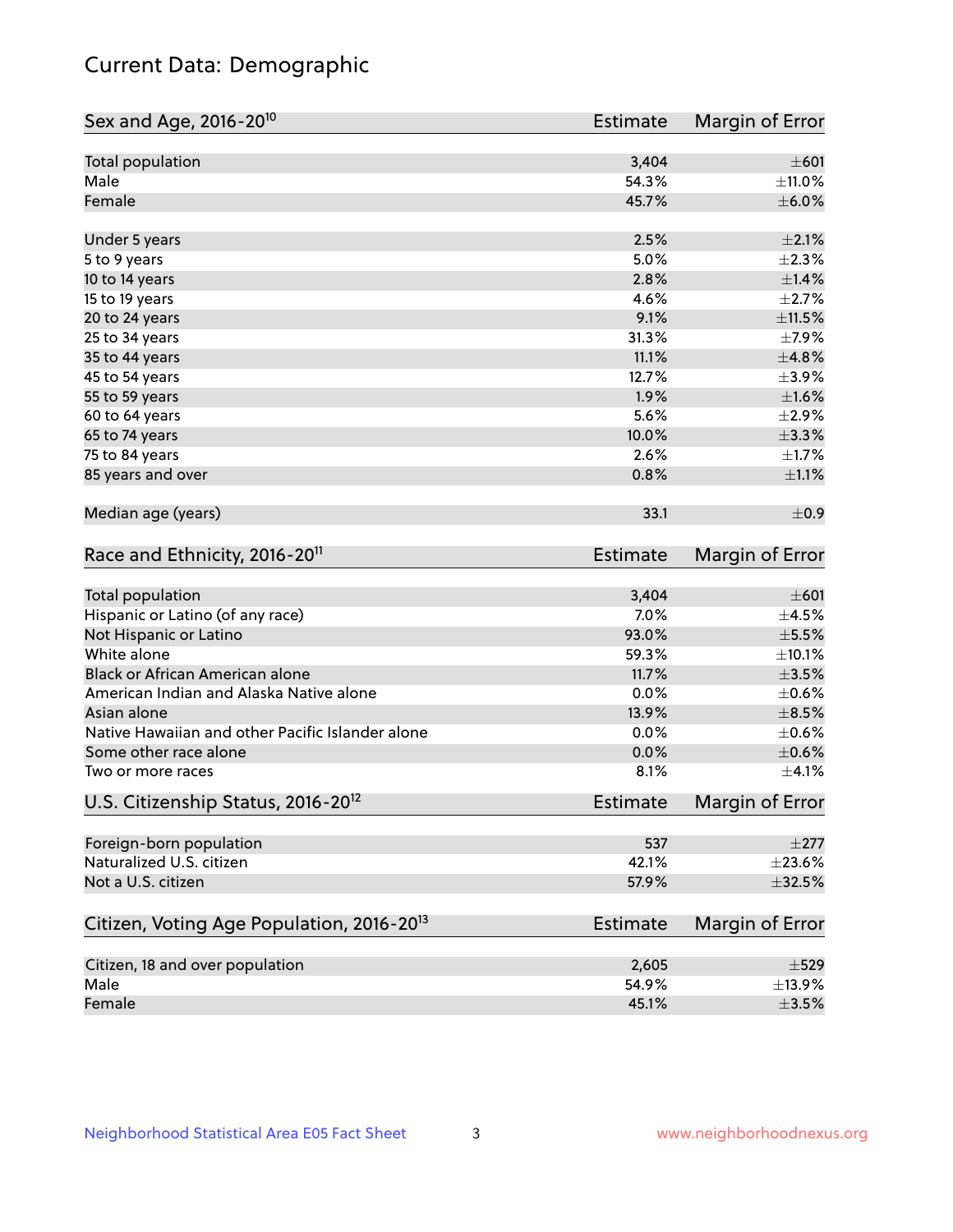## Current Data: Economic

| Income, 2016-20 <sup>14</sup>                           | <b>Estimate</b> | Margin of Error |
|---------------------------------------------------------|-----------------|-----------------|
| All households                                          | 1,703           | $\pm 236$       |
| Less than \$10,000                                      | 3.9%            | ±4.3%           |
| \$10,000 to \$14,999                                    | 3.6%            | $\pm 2.9\%$     |
|                                                         |                 |                 |
| \$15,000 to \$24,999                                    | 1.9%            | $\pm 2.5\%$     |
| \$25,000 to \$34,999                                    | 12.3%           | $\pm$ 7.7%      |
| \$35,000 to \$49,999                                    | 4.5%            | $\pm$ 5.0%      |
| \$50,000 to \$74,999                                    | 19.6%           | $\pm$ 9.9%      |
| \$75,000 to \$99,999                                    | 6.0%            | $\pm$ 5.0%      |
| \$100,000 to \$149,999                                  | 11.2%           | $\pm$ 5.3%      |
| \$150,000 to \$199,999                                  | 13.5%           | $\pm$ 10.7%     |
| \$200,000 or more                                       | 23.5%           | $\pm$ 4.9%      |
| Median household income (dollars)                       | \$92,279        | ±17,101         |
| Mean household income (dollars)                         | \$208,159       | $±$ 28,235      |
| Households with earnings                                | 91.7%           | $\pm$ 6.0%      |
| Mean earnings (dollars)                                 | \$196,528       | ±37,129         |
| Households with Social Security                         | 14.4%           | $\pm$ 5.1%      |
| Mean Social Security income (dollars)                   | \$23,379        | ±10,264         |
| Households with retirement income                       | 4.9%            | $\pm 3.5\%$     |
| Mean retirement income (dollars)                        | \$0             | $\pm$ 0         |
| Households with Supplemental Security Income            | 0.0%            | $\pm 1.2\%$     |
| Mean Supplemental Security Income (dollars)             | t               | $^+$            |
| Households with cash public assistance income           | 0.9%            | $\pm1.8\%$      |
| Mean cash public assistance income (dollars)            | \$0             | $\pm$ 0         |
| Households with Food Stamp/SNAP benefits in the past 12 | 3.6%            | $\pm 2.8\%$     |
| months                                                  |                 |                 |
| Family households                                       | 640             | $\pm 210$       |
| Less than \$10,000                                      | 3.0%            | $\pm$ 5.4%      |
| \$10,000 to \$14,999                                    | 2.7%            | $\pm$ 5.0%      |
|                                                         | 2.5%            | $\pm$ 5.6%      |
| \$15,000 to \$24,999                                    |                 | $\pm$ 4.4%      |
| \$25,000 to \$34,999                                    | 0.0%            |                 |
| \$35,000 to \$49,999                                    | 0.0%            | $\pm$ 5.4%      |
| \$50,000 to \$74,999                                    | 15.0%           | ±16.4%          |
| \$75,000 to \$99,999                                    | 9.5%            | ±11.0%          |
| \$100,000 to \$149,999                                  | 4.8%            | $\pm$ 5.8%      |
| \$150,000 to \$199,999                                  | 19.5%           | $\pm 20.4\%$    |
| \$200,000 or more                                       | 43.0%           | $\pm$ 3.9%      |
| Median family income (dollars)                          | \$182,000       | ±19,040         |
| Mean family income (dollars)                            | \$305,257       | ±80,318         |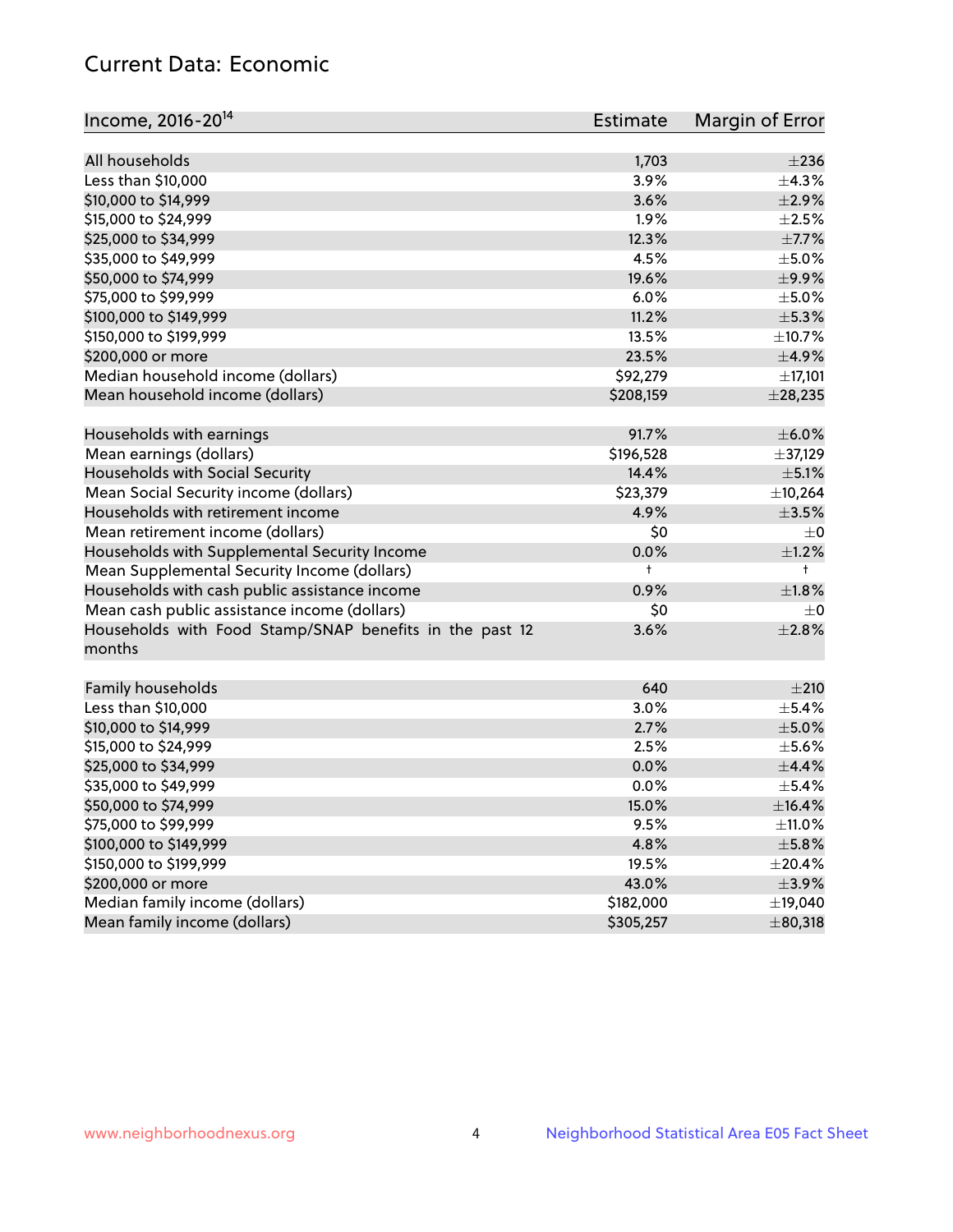## Current Data: Economic, continued...

| Income, 2016-20, continued <sup>15</sup>                              | <b>Estimate</b> | <b>Margin of Error</b> |
|-----------------------------------------------------------------------|-----------------|------------------------|
|                                                                       |                 |                        |
| Nonfamily households                                                  | 1,063           | $\pm 241$              |
| Median nonfamily income (dollars)                                     | \$58,364        | ±6,634                 |
| Mean nonfamily income (dollars)                                       | \$148,933       | ±45,735                |
| Median earnings for workers (dollars)                                 | \$52,156        | ±5,879                 |
| Median earnings for male full-time, year-round workers                | \$89,583        | ±18,406                |
| (dollars)                                                             |                 |                        |
| Median earnings for female full-time, year-round workers<br>(dollars) | \$50,821        | $\pm$ 5,611            |
| Per capita income (dollars)                                           | \$104,523       | ±5,484                 |
| Families Below Poverty Level, 2016-20 <sup>16</sup>                   | <b>Estimate</b> | <b>Margin of Error</b> |
|                                                                       |                 |                        |
| <b>All Families</b>                                                   | 640             | $\pm 210$              |
| Percent below poverty                                                 | 5.6%            | ±6.8%                  |
| Families with related children under 18 years                         | 226             | $\pm$ 89               |
| Percent below poverty                                                 | 0.0%            | ±15.2%                 |
| Families with related children under 5 years only                     | 23              | $\pm$ 53               |
| Percent below poverty                                                 | 0.0%            | ±149.1%                |
| Married couple families                                               | 595             | $\pm 207$              |
| Percent below poverty                                                 | 2.9%            | ±5.3%                  |
| Married couple families with related children under 18 years          | 200             | $\pm$ 78               |
| Percent below poverty                                                 | $0.0\%$         | $\pm$ 9.9%             |
| Married couple families with related children under 5 years           | 23              | $\pm$ 35               |
| Percent below poverty                                                 | $0.0\%$         | ±86.1%                 |
| Families with female householder, no spouse present                   | 39              | $\pm$ 45               |
| Percent below poverty                                                 | 48.7%           | ±69.5%                 |
| Families with female householder, no spouse present with              | 20              |                        |
| related children under 18 years                                       |                 | $\pm$ 35               |
| Percent below poverty                                                 | 0.0%            | ±99.0%                 |
| Families with female householder, no spouse present with              | 0               | $\pm 28$               |
| related children under 5 years                                        |                 |                        |
| Percent below poverty                                                 | $\ddagger$      | $\ddagger$             |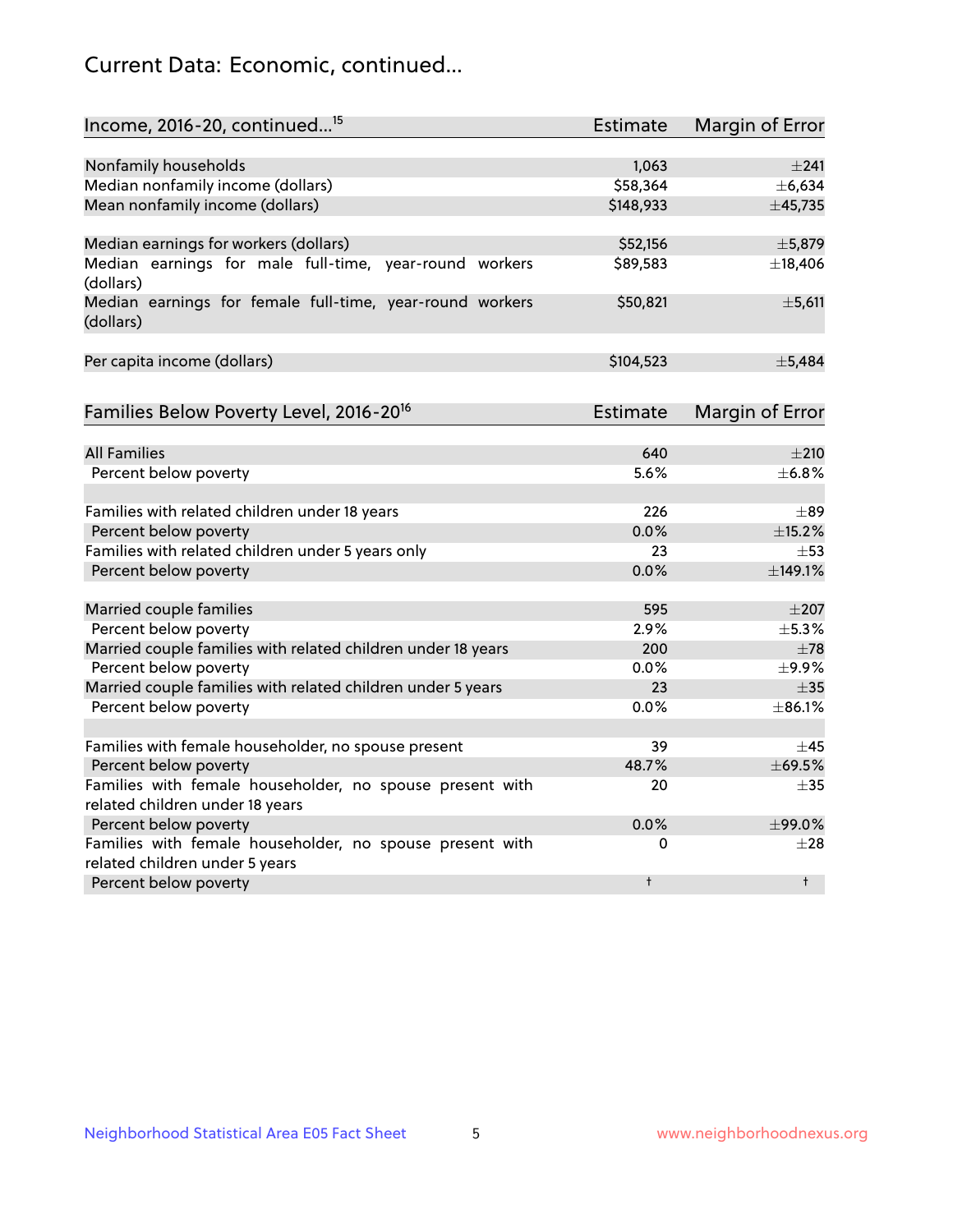## Current Data: Economic, continued...

| People Below Poverty Level, 2016-20 <sup>17</sup> | <b>Estimate</b> | Margin of Error |
|---------------------------------------------------|-----------------|-----------------|
|                                                   |                 |                 |
| Total population                                  | 3,294           | $\pm 601$       |
| Percent below poverty                             | 9.7%            | $\pm$ 9.1%      |
| Population under 18 years                         | 488             | $\pm$ 155       |
| Percent below poverty                             | $0.0\%$         | ±14.1%          |
| Population 18 years and over                      | 2,806           | $\pm$ 568       |
| Percent below poverty                             | 11.4%           | ±10.9%          |
| Population 18 to 64 years                         | 2,439           | $\pm$ 557       |
| Percent below poverty                             | 13.1%           | $+12.4%$        |
| Population 65 years and over                      | 367             | ±111            |
| Percent below poverty                             | 0.0%            | ±10.8%          |

| Poverty by Race/Ethnicity, 2016-20 <sup>18</sup> | <b>Estimate</b> | Margin of Error |
|--------------------------------------------------|-----------------|-----------------|
|                                                  |                 |                 |
| Non-Hispanic White population                    | 1,931           | $\pm 495$       |
| Percent below poverty                            | $9.9\%$         | ±14.9%          |
| <b>Black population</b>                          | 394             | $\pm$ 137       |
| Percent below poverty                            | 8.4%            | $\pm$ 14.6%     |
| Asian population                                 | 473             | $\pm$ 301       |
| Percent below poverty                            | 20.1%           | ±16.1%          |
| Hispanic or Latino population                    | 238             | $\pm$ 157       |
| Percent below poverty                            | $0.0\%$         | $\pm$ 8.3%      |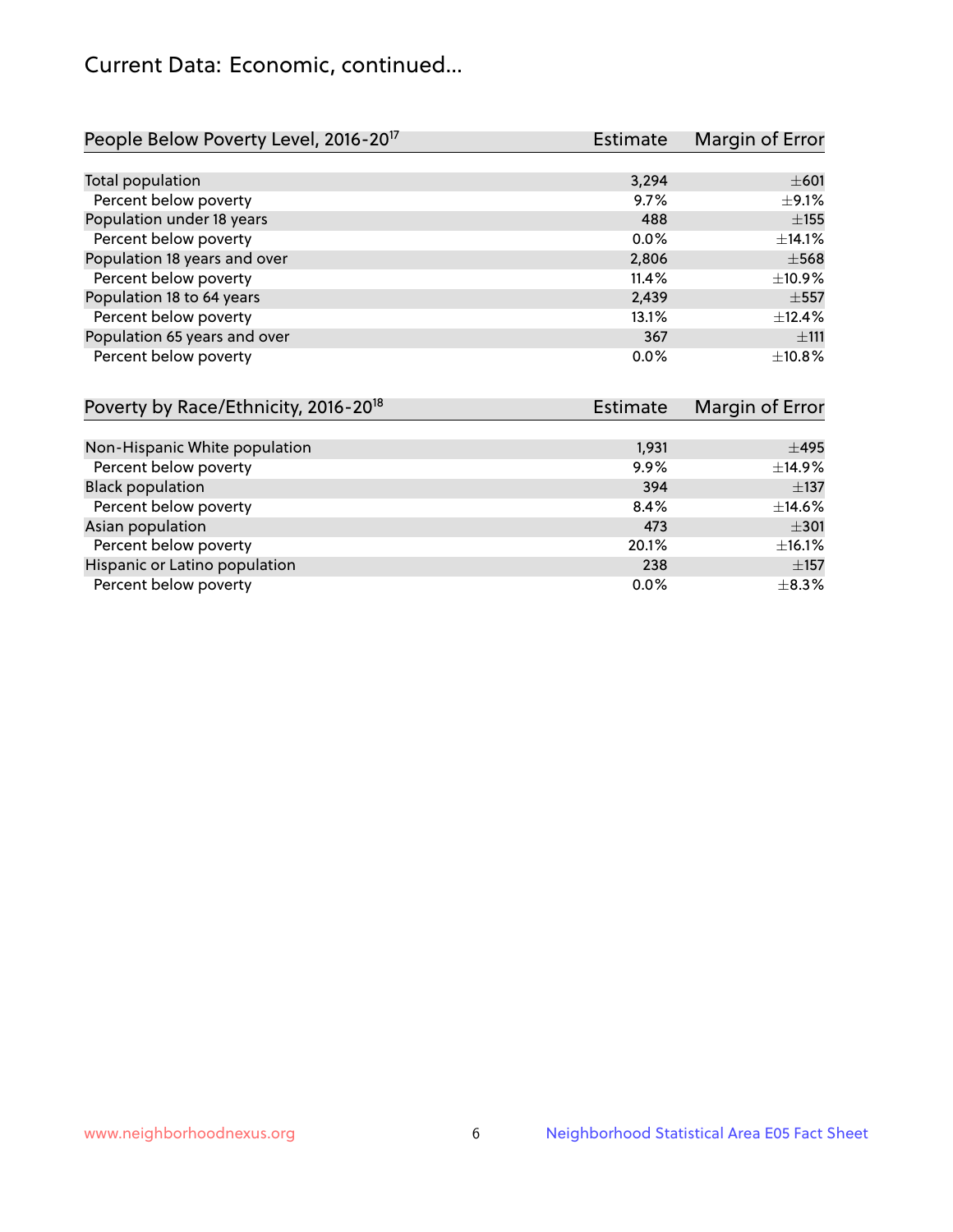# Current Data: Employment

| Employment Status, 2016-20 <sup>19</sup>                                                      | <b>Estimate</b> | Margin of Error |
|-----------------------------------------------------------------------------------------------|-----------------|-----------------|
|                                                                                               |                 |                 |
| Population 16 years and over                                                                  | 3,012           | $\pm 555$       |
| In labor force                                                                                | 74.2%           | $\pm$ 8.4%      |
| Civilian labor force                                                                          | 74.2%           | $\pm$ 8.4%      |
| Employed                                                                                      | 73.1%           | $\pm$ 8.7%      |
| Unemployed                                                                                    | 1.1%            | $\pm 3.5\%$     |
| <b>Armed Forces</b>                                                                           | 0.0%            | ±2.9%           |
| Not in labor force                                                                            | 25.8%           | ±6.7%           |
| Civilian labor force                                                                          | 2,234           | $\pm 483$       |
| <b>Unemployment Rate</b>                                                                      | 1.4%            | $\pm$ 4.7%      |
|                                                                                               |                 |                 |
| Females 16 years and over                                                                     | 1,383           | $\pm$ 312       |
| In labor force                                                                                | 72.0%           | $\pm 11.5\%$    |
| Civilian labor force                                                                          | 72.0%           | ±11.5%          |
| Employed                                                                                      | 69.7%           | ±12.3%          |
|                                                                                               | 142             | $\pm$ 97        |
| Own children of the householder under 6 years                                                 |                 |                 |
| All parents in family in labor force                                                          | 61.3%           | $\pm$ 53.9%     |
| Own children of the householder 6 to 17 years                                                 | 346             | $+122$          |
| All parents in family in labor force                                                          | 71.1%           | $\pm 28.6\%$    |
|                                                                                               |                 |                 |
| Industry, 2016-20 <sup>20</sup>                                                               | <b>Estimate</b> | Margin of Error |
| Civilian employed population 16 years and over                                                | 2,202           | ±483            |
| Agriculture, forestry, fishing and hunting, and mining                                        | 0.0%            | $\pm$ 1.3%      |
| Construction                                                                                  | 0.0%            | $\pm 1.3\%$     |
| Manufacturing                                                                                 | 5.1%            | $\pm 4.1\%$     |
| Wholesale trade                                                                               | 6.6%            | $\pm$ 3.9%      |
| Retail trade                                                                                  | 8.1%            | $\pm$ 7.1%      |
| Transportation and warehousing, and utilities                                                 | 2.3%            | $\pm 2.6\%$     |
| Information                                                                                   | 2.5%            | $\pm 3.0\%$     |
|                                                                                               | 6.1%            | $\pm 3.6\%$     |
| Finance and insurance, and real estate and rental and leasing                                 | 28.6%           | ±6.8%           |
| Professional, scientific, and management, and administrative<br>and waste management services |                 |                 |
| Educational services, and health care and social assistance                                   | 20.4%           | ±9.8%           |
|                                                                                               | 14.9%           |                 |
| Arts, entertainment, and recreation, and accommodation and<br>food services                   |                 | $\pm$ 8.2%      |
| Other services, except public administration                                                  | 4.6%            | $\pm$ 4.9%      |
| Public administration                                                                         | 0.9%            | $\pm 1.6\%$     |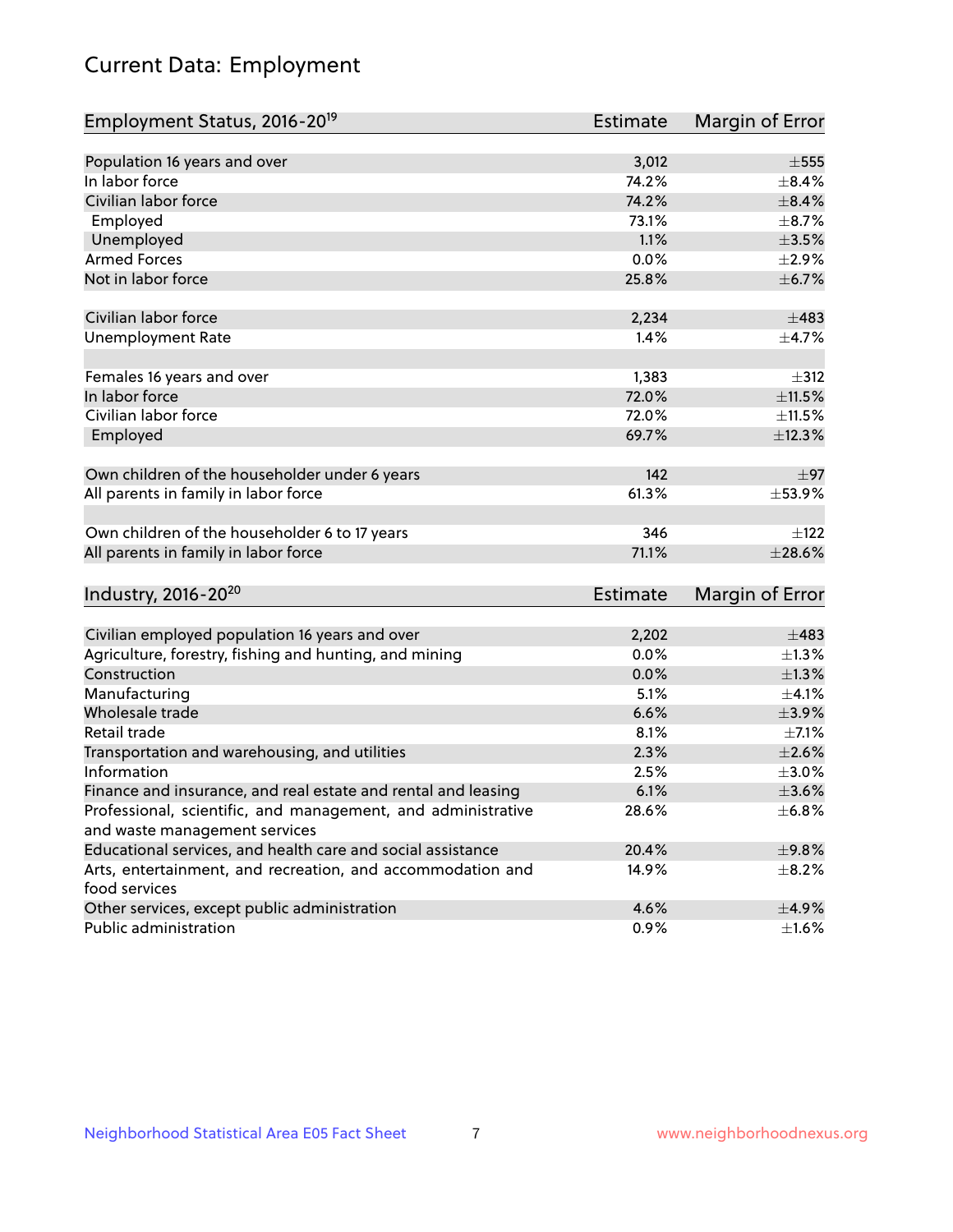# Current Data: Employment, continued...

| Occupation, 2016-20 <sup>21</sup>                                                                       | <b>Estimate</b> | Margin of Error |
|---------------------------------------------------------------------------------------------------------|-----------------|-----------------|
| Civilian employed population 16 years and over                                                          | 2,202           | $\pm 483$       |
| Management, business, science, and arts occupations                                                     | 68.3%           | $\pm 4.0\%$     |
| Service occupations                                                                                     | 15.0%           | ±10.9%          |
| Sales and office occupations                                                                            | 12.2%           | $\pm$ 7.5%      |
| Natural resources, construction, and maintenance occupations                                            | 0.0%            | $\pm 1.3\%$     |
| Production, transportation, and material moving occupations                                             | 4.5%            | $\pm 2.8\%$     |
| Class of Worker, 2016-20 <sup>22</sup>                                                                  | <b>Estimate</b> | Margin of Error |
| Civilian employed population 16 years and over                                                          | 2,202           | $\pm 483$       |
| Private wage and salary workers                                                                         | 86.9%           | $\pm$ 5.9%      |
| Government workers                                                                                      | 9.7%            | $\pm$ 8.4%      |
| Self-employed in own not incorporated business workers                                                  | 3.4%            | $\pm 3.0\%$     |
| Unpaid family workers                                                                                   | 0.0%            | $\pm 1.3\%$     |
|                                                                                                         |                 | 2019            |
| Job Flows, 2019 <sup>23</sup>                                                                           |                 |                 |
| Total Jobs in Neighborhood Statistical Area                                                             |                 | 4,628           |
| Held by residents of Neighborhood Statistical Area                                                      |                 | 0.7%            |
| Held by non-residents of Neighborhood Statistical Area                                                  |                 | 99.3%           |
| Jobs by Industry Sector, 2019 <sup>24</sup>                                                             |                 | 2019            |
| Total Jobs in Neighborhood Statistical Area                                                             |                 | 4,628           |
| <b>Goods Producing sectors</b>                                                                          |                 | 16.4%           |
| Trade, Transportation, and Utilities sectors                                                            |                 | 16.8%           |
| All Other Services sectors                                                                              |                 | 66.8%           |
| Total Jobs in Neighborhood Statistical<br>held<br>by<br>Area<br>Neighborhood Statistical Area residents |                 | 34              |
| <b>Goods Producing sectors</b>                                                                          |                 | 5.9%            |
| Trade, Transportation, and Utilities sectors                                                            |                 | 23.5%           |
| All Other Services sectors                                                                              |                 | 70.6%           |
| Jobs by Earnings, 2019 <sup>25</sup>                                                                    |                 | 2019            |
| Total Jobs in Neighborhood Statistical Area                                                             |                 | 4,628           |
| Jobs with earnings \$1250/month or less                                                                 |                 | 16.0%           |
| Jobs with earnings \$1251/month to \$3333/month                                                         |                 | 33.2%           |
| Jobs with earnings greater than \$3333/month                                                            |                 | 50.8%           |
| Neighborhood Statistical<br>Jobs<br>in<br>held<br>by<br>Total<br>Area                                   |                 | 34              |
| Neighborhood Statistical Area residents                                                                 |                 |                 |
| Jobs with earnings \$1250/month or less                                                                 |                 | 17.6%           |
| Jobs with earnings \$1251/month to \$3333/month                                                         |                 | 20.6%           |
| Jobs with earnings greater than \$3333/month                                                            |                 | 61.8%           |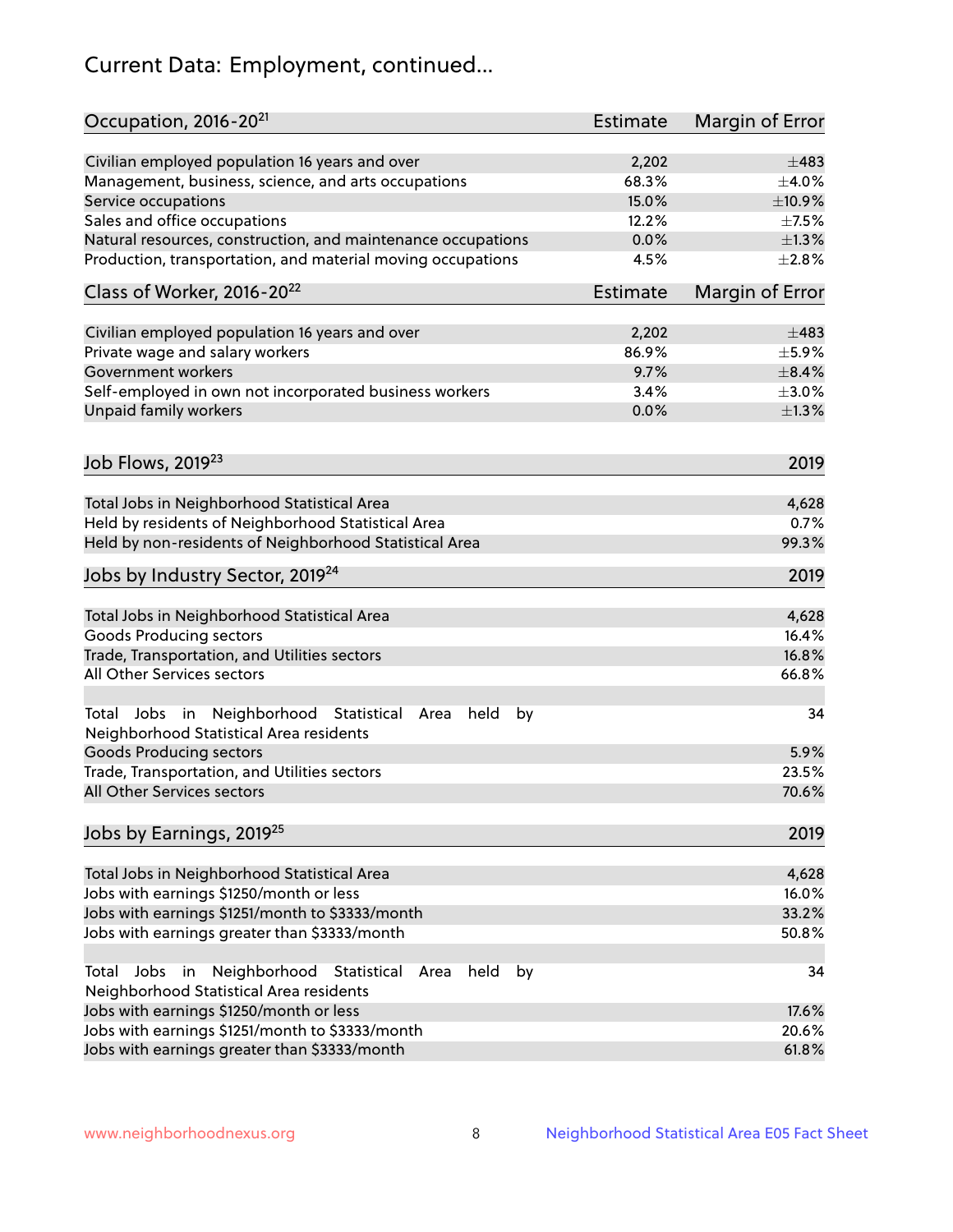## Current Data: Employment, continued...

| Jobs by Age of Worker, 2019 <sup>26</sup>                                                      | 2019  |
|------------------------------------------------------------------------------------------------|-------|
|                                                                                                |       |
| Total Jobs in Neighborhood Statistical Area                                                    | 4,628 |
| Jobs with workers age 29 or younger                                                            | 25.8% |
| Jobs with workers age 30 to 54                                                                 | 58.3% |
| Jobs with workers age 55 or older                                                              | 15.9% |
|                                                                                                |       |
| Total Jobs in Neighborhood Statistical Area held by<br>Neighborhood Statistical Area residents | 34    |
| Jobs with workers age 29 or younger                                                            | 17.6% |
| Jobs with workers age 30 to 54                                                                 | 44.1% |
| Jobs with workers age 55 or older                                                              | 38.2% |

### Current Data: Education

| School Enrollment, 2016-20 <sup>27</sup>       | <b>Estimate</b> | Margin of Error |
|------------------------------------------------|-----------------|-----------------|
|                                                |                 |                 |
| Population 3 years and over enrolled in school | 826             | $\pm$ 330       |
| Nursery school, preschool                      | $11.9\%$        | $\pm$ 10.0%     |
| Kindergarten                                   | 6.1%            | $\pm$ 4.4%      |
| Elementary school (grades 1-8)                 | 19.4%           | $\pm$ 10.9%     |
| High school (grades 9-12)                      | 19.2%           | $\pm$ 8.9%      |
| College or graduate school                     | 43.5%           | ±30.3%          |

| Educational Attainment, 2016-20 <sup>28</sup> | <b>Estimate</b> | Margin of Error |
|-----------------------------------------------|-----------------|-----------------|
|                                               |                 |                 |
| Population 25 years and over                  | 2,587           | ±411            |
| Less than 9th grade                           | 0.3%            | $\pm 2.2\%$     |
| 9th to 12th grade, no diploma                 | 5.8%            | $\pm$ 4.3%      |
| High school graduate (includes equivalency)   | 6.2%            | $\pm$ 4.1%      |
| Some college, no degree                       | 9.5%            | $\pm$ 4.6%      |
| Associate's degree                            | 0.6%            | $\pm 1.3\%$     |
| Bachelor's degree                             | 48.6%           | ±11.8%          |
| Graduate or professional degree               | 29.1%           | $\pm$ 6.8%      |
|                                               |                 |                 |
| Percent high school graduate or higher        | 94.0%           | $\pm$ 9.3%      |
| Percent bachelor's degree or higher           | 77.7%           | $\pm$ 10.7%     |
|                                               |                 |                 |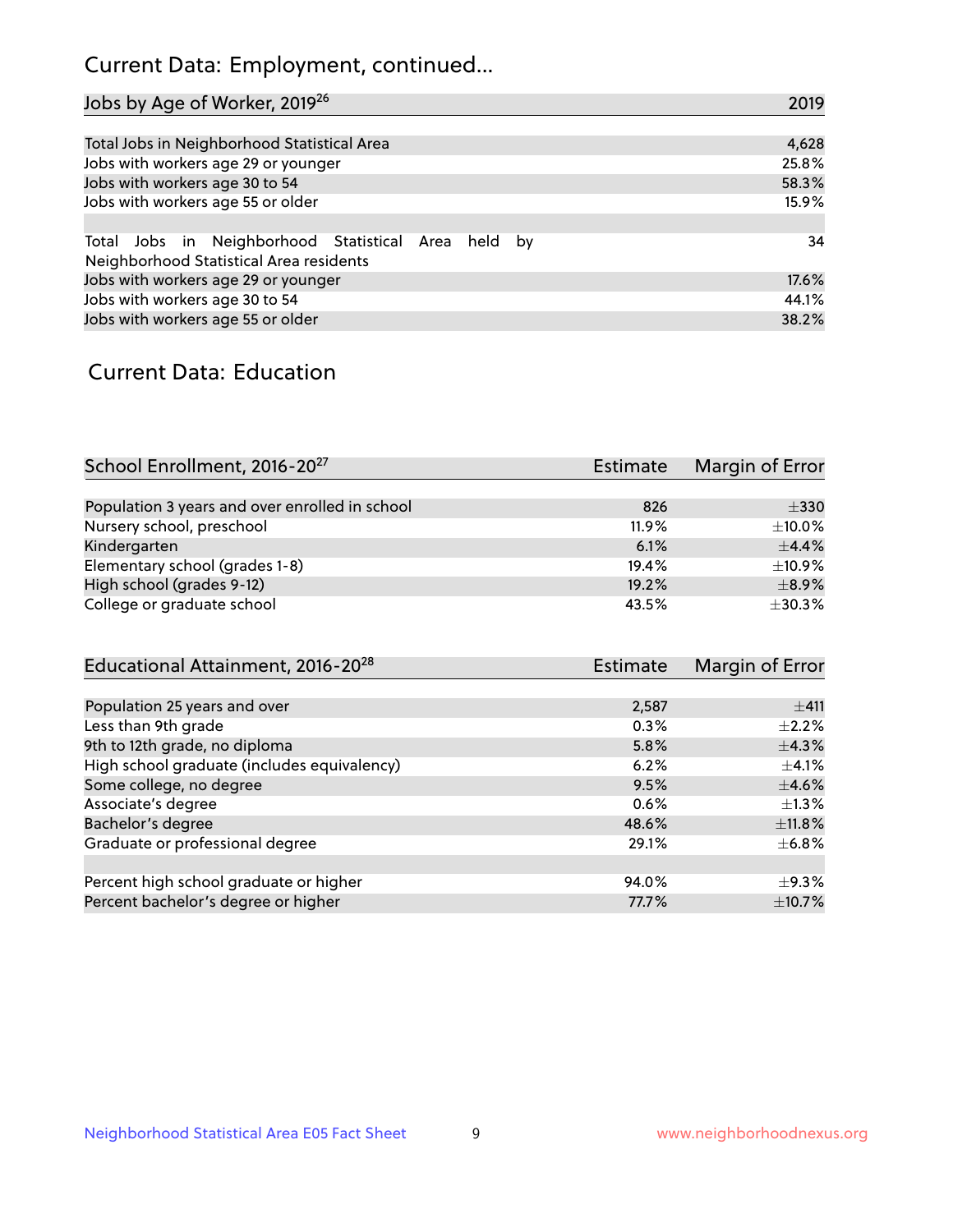## Current Data: Housing

| Households by Type, 2016-20 <sup>29</sup>            | <b>Estimate</b> | Margin of Error |
|------------------------------------------------------|-----------------|-----------------|
|                                                      |                 |                 |
| Total households                                     | 1,703           | $\pm 236$       |
| Family households (families)                         | 37.6%           | $+11.2%$        |
| With own children under 18 years                     | 13.3%           | $\pm 4.5\%$     |
| Married-couple family                                | 34.9%           | ±11.3%          |
| With own children of the householder under 18 years  | 11.7%           | $\pm 4.1\%$     |
| Male householder, no spouse present, family          | 0.4%            | $\pm 1.1\%$     |
| With own children of the householder under 18 years  | 0.4%            | $\pm 1.1\%$     |
| Female householder, no spouse present, family        | 2.3%            | $\pm 2.4\%$     |
| With own children of the householder under 18 years  | 1.2%            | $\pm1.7\%$      |
| Nonfamily households                                 | 62.4%           | ±11.2%          |
| Householder living alone                             | 50.4%           | ±11.2%          |
| 65 years and over                                    | 8.6%            | $\pm$ 4.6%      |
|                                                      |                 |                 |
| Households with one or more people under 18 years    | 13.3%           | $\pm$ 4.2%      |
| Households with one or more people 65 years and over | 16.0%           | $\pm$ 3.2%      |
|                                                      |                 |                 |
| Average household size                               | 1.93            | $\pm$ 0.23      |
| Average family size                                  | 2.77            | $\pm 1.15$      |
| Housing Occupancy, 2016-20 <sup>30</sup>             | <b>Estimate</b> | Margin of Error |
|                                                      |                 |                 |
| Total housing units                                  | 2,063           | $\pm 220$       |
| Occupied housing units                               | 82.5%           | $\pm$ 7.3%      |
| Vacant housing units                                 | 17.5%           | $\pm$ 8.3%      |
| Homeowner vacancy rate                               | 0.0             | $\pm 2.5$       |
| Rental vacancy rate                                  | 12.0            | ±11.6           |
| Units in Structure, 2016-20 <sup>31</sup>            | Estimate        | Margin of Error |
|                                                      |                 |                 |
| Total housing units                                  | 2,063           | $\pm 220$       |
| 1-unit, detached                                     | 19.7%           | $\pm$ 6.5%      |
| 1-unit, attached                                     | 2.1%            | $\pm 2.3\%$     |
| 2 units                                              | 0.0%            | $\pm 1.0\%$     |
| 3 or 4 units                                         | 5.5%            | $\pm$ 3.4%      |
| 5 to 9 units                                         | 7.7%            | $\pm$ 5.2%      |
| 10 to 19 units                                       | 7.2%            | ±5.8%           |
| 20 or more units                                     | 55.8%           | ±12.7%          |
| Mobile home                                          | 2.0%            | $\pm 2.9\%$     |
| Boat, RV, van, etc.                                  | $0.0\%$         | $\pm 1.0\%$     |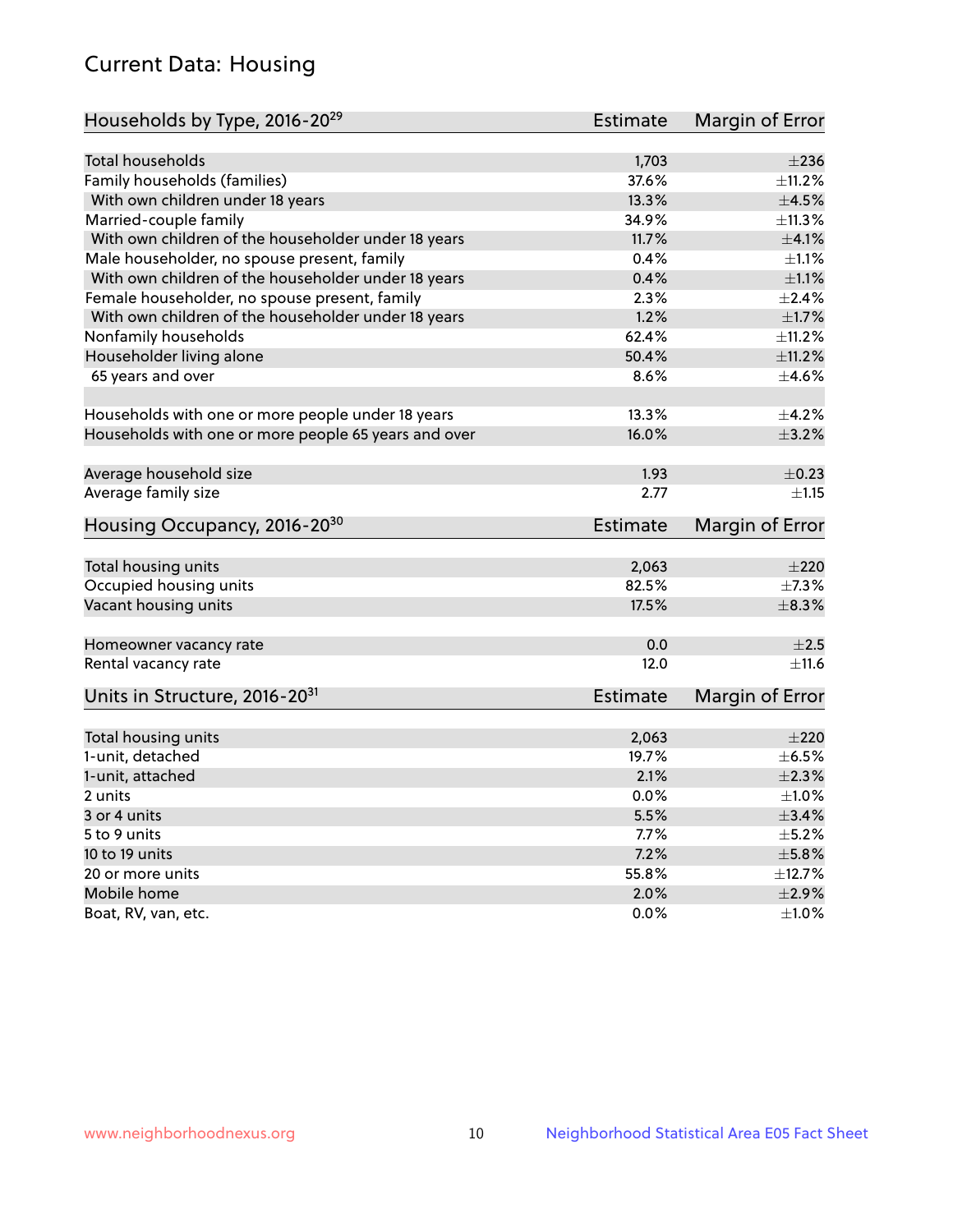## Current Data: Housing, continued...

| Year Structure Built, 2016-20 <sup>32</sup>           | Estimate        | <b>Margin of Error</b> |
|-------------------------------------------------------|-----------------|------------------------|
| Total housing units                                   | 2,063           | $\pm 220$              |
| Built 2014 or later                                   | 0.0%            | $\pm 1.0\%$            |
| Built 2010 to 2013                                    | 0.0%            | $\pm 1.0\%$            |
| Built 2000 to 2009                                    | 30.0%           | $\pm 10.5\%$           |
| Built 1990 to 1999                                    | 16.2%           | ±7.4%                  |
| Built 1980 to 1989                                    | 11.6%           | $\pm$ 7.7%             |
| Built 1970 to 1979                                    | 3.0%            | $\pm$ 3.2%             |
| Built 1960 to 1969                                    | 14.5%           | $\pm$ 7.9%             |
| Built 1950 to 1959                                    | 12.7%           | $\pm$ 8.2%             |
| Built 1940 to 1949                                    | 1.3%            | ±2.2%                  |
| Built 1939 or earlier                                 | 10.7%           | $\pm$ 4.1%             |
| Housing Tenure, 2016-2033                             | Estimate        | Margin of Error        |
| Occupied housing units                                | 1,703           | $\pm 236$              |
| Owner-occupied                                        | 45.9%           | ±10.5%                 |
| Renter-occupied                                       | 54.1%           | $\pm$ 9.7%             |
| Average household size of owner-occupied unit         | 2.08            | $\pm$ 0.72             |
| Average household size of renter-occupied unit        | 1.81            | $\pm$ 0.45             |
| Residence 1 Year Ago, 2016-20 <sup>34</sup>           | <b>Estimate</b> | <b>Margin of Error</b> |
| Population 1 year and over                            | 3,404           | $\pm 601$              |
| Same house                                            | 78.1%           | ±10.3%                 |
| Different house in the U.S.                           | 21.4%           | $\pm$ 8.6%             |
| Same county                                           | 11.0%           | ±6.7%                  |
| Different county                                      | 10.4%           | $\pm$ 6.0%             |
| Same state                                            | 5.3%            | $\pm$ 4.7%             |
| Different state                                       | 5.1%            | $\pm$ 4.0%             |
| Abroad                                                | 0.5%            | $\pm$ 0.8%             |
| Value of Housing Unit, 2016-20 <sup>35</sup>          | <b>Estimate</b> | Margin of Error        |
| Owner-occupied units                                  | 782             | ±210                   |
| Less than \$50,000                                    | 0.0%            | $\pm$ 7.2%             |
| \$50,000 to \$99,999                                  | 1.9%            | ±6.0%                  |
| \$100,000 to \$149,999                                | 9.8%            | $\pm$ 7.6%             |
| \$150,000 to \$199,999                                | 3.5%            | $\pm$ 7.6%             |
| \$200,000 to \$299,999                                | 23.4%           | ±18.1%                 |
| \$300,000 to \$499,999                                | 18.9%           | $\pm$ 17.7%            |
| \$500,000 to \$999,999                                | 15.0%           | $\pm$ 8.5%             |
| \$1,000,000 or more                                   | 27.5%           | $\pm$ 10.6%            |
| Mortgage Status, 2016-20 <sup>36</sup>                | <b>Estimate</b> | Margin of Error        |
|                                                       |                 |                        |
| Owner-occupied units<br>Housing units with a mortgage | 782<br>85.2%    | $\pm 210$<br>±14.9%    |
|                                                       |                 |                        |

Neighborhood Statistical Area E05 Fact Sheet 11 1 www.neighborhoodnexus.org

Housing units without a mortgage  $\pm 9.5\%$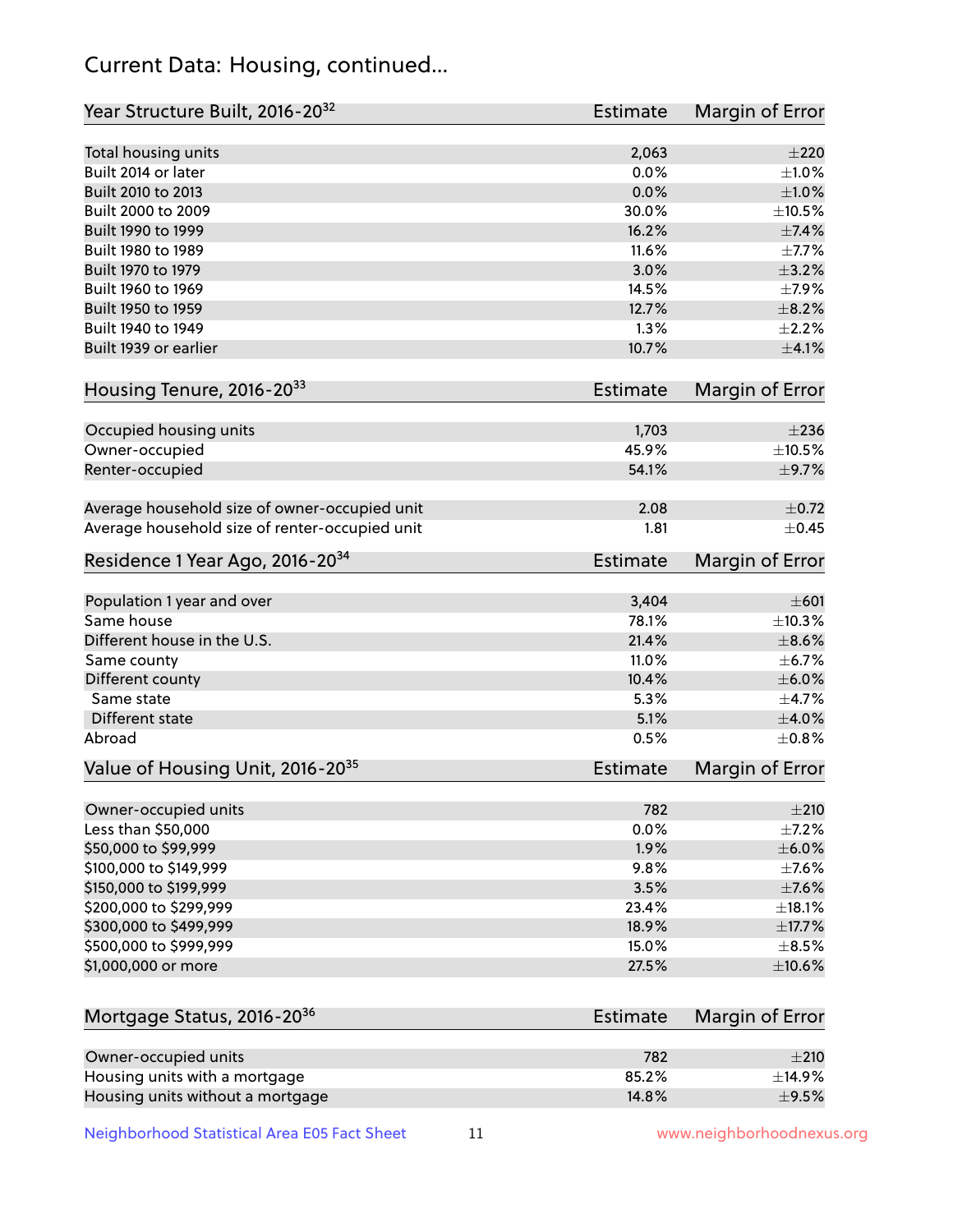## Current Data: Housing, continued...

| Selected Monthly Owner Costs, 2016-20 <sup>37</sup> | <b>Estimate</b> | Margin of Error |
|-----------------------------------------------------|-----------------|-----------------|
|                                                     |                 |                 |
| Housing units with a mortgage                       | 666             | $\pm 213$       |
| Less than \$300                                     | 0.0%            | $\pm$ 4.2%      |
| \$300 to \$499                                      | 0.0%            | $\pm$ 4.2%      |
| \$500 to \$999                                      | 2.0%            | $\pm$ 7.0%      |
| \$1,000 to \$1,499                                  | 5.1%            | $\pm$ 6.5%      |
| \$1,500 to \$1,999                                  | 15.8%           | ±11.5%          |
| \$2,000 to \$2,999                                  | 39.6%           | ±26.9%          |
| \$3,000 or more                                     | 37.5%           | $\pm$ 6.6%      |
|                                                     |                 |                 |
| Median (dollars)                                    | \$2,734         | $\pm$ 153       |
|                                                     |                 |                 |
| Housing units without a mortgage                    | 116             | $\pm$ 81        |
| Less than \$150                                     | 0.0%            | $\pm$ 24.1%     |
| \$150 to \$249                                      | 0.0%            | ±24.1%          |
| \$250 to \$349                                      | 0.0%            | $\pm$ 24.1%     |
| \$350 to \$499                                      | $0.0\%$         | ±24.1%          |
| \$500 to \$699                                      | 0.0%            | $\pm$ 24.1%     |
| \$700 or more                                       | 100.0%          | ±49.8%          |
|                                                     |                 |                 |
| Median (dollars)                                    | \$1,440         | ±171            |

| Selected Monthly Owner Costs as a Percentage of | <b>Estimate</b> | Margin of Error |
|-------------------------------------------------|-----------------|-----------------|
| Household Income, 2016-2038                     |                 |                 |
|                                                 |                 |                 |
| Housing units with a mortgage <sup>39</sup>     | 666             | $\pm 233$       |
| Less than 20.0 percent                          | 52.9%           | $\pm 23.2\%$    |
| 20.0 to 24.9 percent                            | 14.4%           | $\pm$ 9.6%      |
| 25.0 to 29.9 percent                            | $7.2\%$         | $\pm$ 4.0%      |
| 30.0 to 34.9 percent                            | 12.2%           | $\pm$ 8.4%      |
| 35.0 percent or more                            | 13.4%           | $\pm$ 9.7%      |
|                                                 |                 |                 |
| Housing units without a mortgage <sup>40</sup>  | 116             | $\pm$ 95        |
| Less than 10.0 percent                          | 25.9%           | $\pm$ 37.3%     |
| 10.0 to 14.9 percent                            | 32.8%           | $\pm$ 36.1%     |
| 15.0 to 19.9 percent                            | 0.0%            | $\pm$ 17.1%     |
| 20.0 to 24.9 percent                            | $0.0\%$         | $\pm$ 17.1%     |
| 25.0 to 29.9 percent                            | 0.0%            | $\pm$ 17.1%     |
| 30.0 to 34.9 percent                            | 12.9%           | $\pm$ 19.8%     |
| 35.0 percent or more                            | 28.4%           | $\pm$ 49.3%     |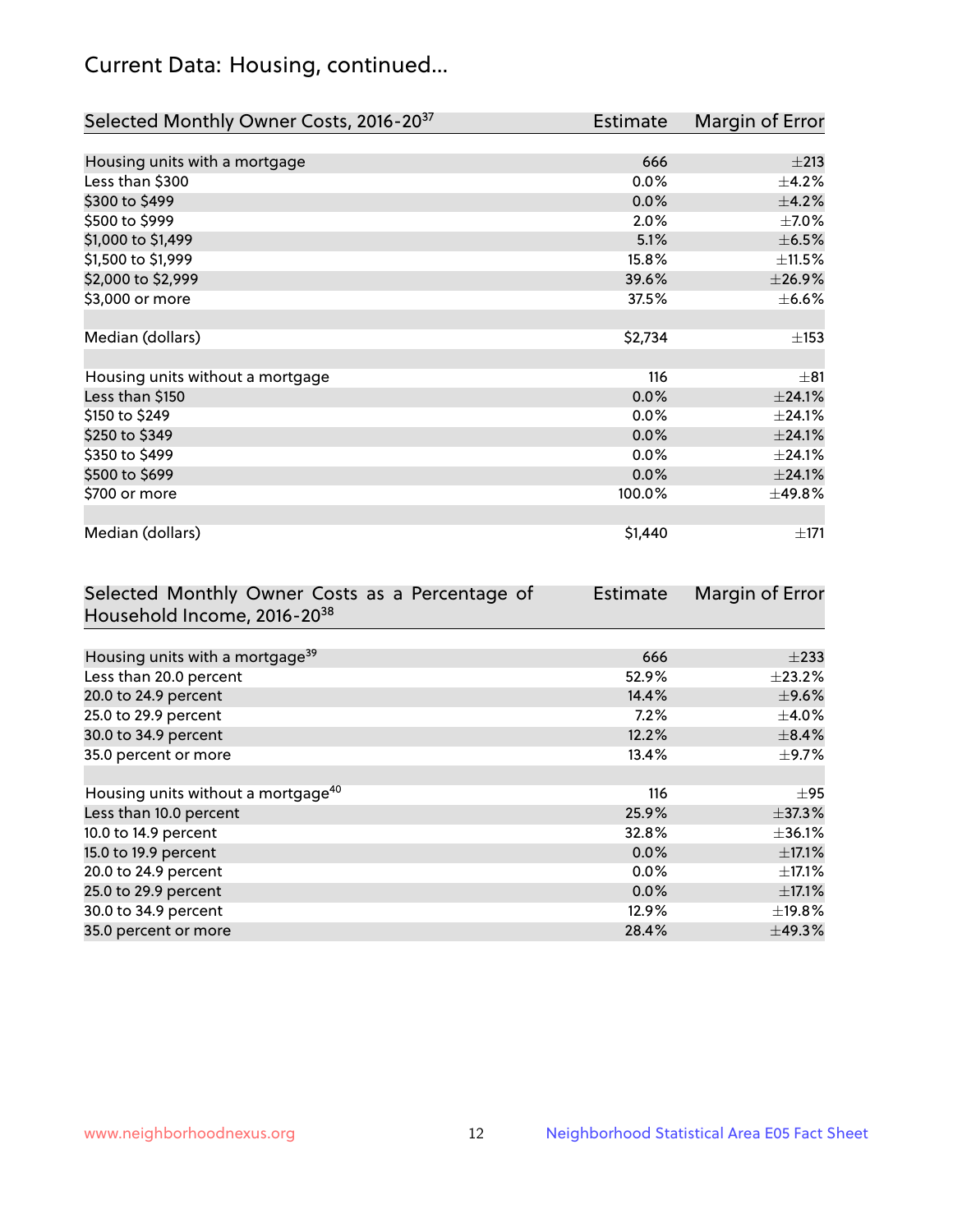## Current Data: Housing, continued...

| Gross Rent, 2016-20 <sup>41</sup>               | <b>Estimate</b> | Margin of Error |
|-------------------------------------------------|-----------------|-----------------|
|                                                 |                 |                 |
| Occupied units paying rent                      | 921             | $\pm 208$       |
| Less than \$200                                 | 0.0%            | $\pm$ 3.7%      |
| \$200 to \$499                                  | 0.0%            | $\pm$ 5.3%      |
| \$500 to \$749                                  | 20.8%           | $\pm$ 13.0%     |
| \$750 to \$999                                  | 6.9%            | $\pm$ 7.9%      |
| \$1,000 to \$1,499                              | 57.7%           | ±20.2%          |
| \$1,500 to \$1,999                              | 11.4%           | $\pm$ 7.5%      |
| \$2,000 or more                                 | 3.1%            | $\pm$ 5.7%      |
| Median (dollars)                                | \$1,163         | $\pm$ 54        |
|                                                 |                 |                 |
| No rent paid                                    | $\mathbf 0$     | $\pm 20$        |
|                                                 |                 |                 |
| Gross Rent as a Percentage of Household Income, | <b>Estimate</b> | Margin of Error |
| $2016 - 20^{42}$                                |                 |                 |
|                                                 |                 |                 |
| Occupied units paying rent <sup>43</sup>        | 921             | $+252$          |
| Less than 15.0 percent                          | 25.8%           | $\pm$ 9.7%      |
| 15.0 to 19.9 percent                            | 3.3%            | $\pm$ 3.9%      |
| 20.0 to 24.9 percent                            | 15.3%           | ±12.1%          |
| 25.0 to 29.9 percent                            | 16.3%           | ±12.2%          |
| 30.0 to 34.9 percent                            | 9.6%            | $\pm$ 8.2%      |
| 35.0 percent or more                            | 29.8%           | ±10.8%          |

# Current Data: Transportation

| Commuting to Work, 2016-20 <sup>44</sup>  | Estimate | Margin of Error |
|-------------------------------------------|----------|-----------------|
|                                           |          |                 |
| Workers 16 years and over                 | 2,088    | $\pm 435$       |
| Car, truck, or van - drove alone          | 77.0%    | $\pm$ 13.0%     |
| Car, truck, or van - carpooled            | 0.8%     | $\pm$ 3.2%      |
| Public transportation (excluding taxicab) | 5.8%     | $\pm$ 4.6%      |
| Walked                                    | 5.5%     | $\pm$ 5.1%      |
| Other means                               | $1.0\%$  | $\pm 1.3\%$     |
| Worked at home                            | 9.9%     | $\pm$ 5.0%      |
|                                           |          |                 |
| Mean travel time to work (minutes)        | 18.3     | $+2.2$          |

| Access to a Vehicle, 2016-20 <sup>45</sup> | Estimate | Margin of Error |
|--------------------------------------------|----------|-----------------|
|                                            |          |                 |
| Occupied housing units                     | 1,703    | $\pm 236$       |
| No vehicles available                      | 16.0%    | $+8.5%$         |
| 1 vehicle available                        | 35.7%    | $\pm$ 12.7%     |
| 2 vehicles available                       | 31.9%    | ±12.1%          |
| 3 or more vehicles available               | 16.4%    | $\pm$ 6.8%      |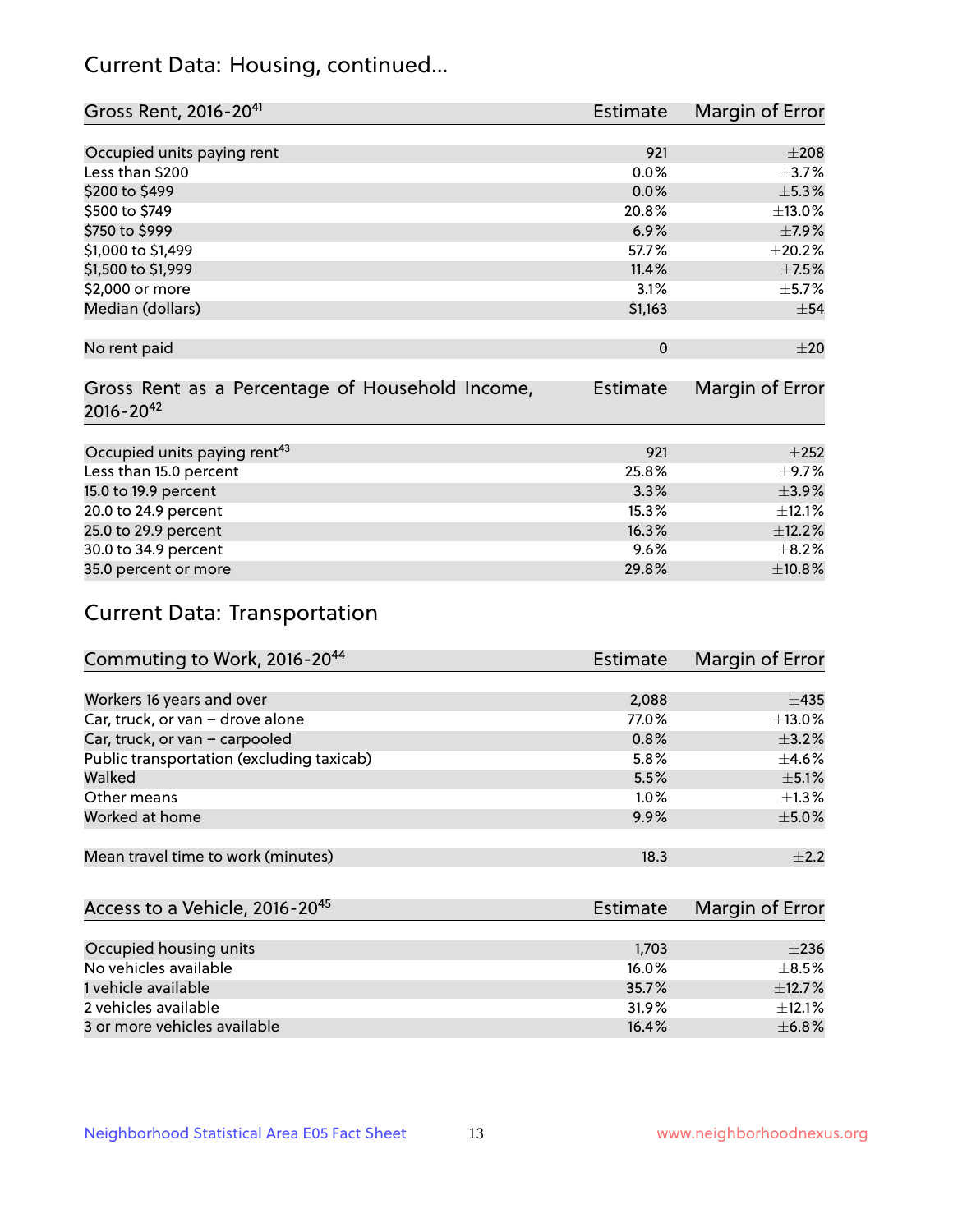## Current Data: Health

| Health Insurance coverage, 2016-2046                    | <b>Estimate</b> | Margin of Error |
|---------------------------------------------------------|-----------------|-----------------|
|                                                         |                 |                 |
| Civilian Noninstitutionalized Population                | 3,294           | $\pm 601$       |
| With health insurance coverage                          | 90.7%           | ±22.3%          |
| With private health insurance coverage                  | 86.9%           | ±21.7%          |
| With public health coverage                             | 14.5%           | $\pm$ 3.4%      |
| No health insurance coverage                            | 9.3%            | $\pm$ 5.1%      |
| Civilian Noninstitutionalized Population Under 19 years | 506             | $\pm$ 506       |
| No health insurance coverage                            | 0.0%            | $\pm$ 5.5%      |
|                                                         |                 |                 |
| Civilian Noninstitutionalized Population 19 to 64 years | 2,421           | $\pm$ 538       |
| In labor force:                                         | 1,985           | $\pm 450$       |
| Employed:                                               | 1,953           | $\pm$ 448       |
| With health insurance coverage                          | 88.4%           | $\pm 2.8\%$     |
| With private health insurance coverage                  | 88.4%           | $\pm 2.8\%$     |
| With public coverage                                    | 0.9%            | $\pm1.6\%$      |
| No health insurance coverage                            | 11.6%           | $\pm$ 8.2%      |
|                                                         |                 |                 |
| Unemployed:                                             | 32              | $+448$          |
| With health insurance coverage                          | 100.0%          | $\pm$ 0.0%      |
| With private health insurance coverage                  | 100.0%          | $\pm$ 0.0%      |
| With public coverage                                    | 0.0%            | ±61.9%          |
| No health insurance coverage                            | 0.0%            | ±61.9%          |
|                                                         |                 |                 |
| Not in labor force:                                     | 436             | ±185            |
| With health insurance coverage                          | 81.7%           | $\pm$ 18.5%     |
| With private health insurance coverage                  | 70.2%           | $\pm 23.5\%$    |
| With public coverage                                    | 21.8%           | $\pm$ 6.8%      |
| No health insurance coverage                            | 18.3%           | ±18.7%          |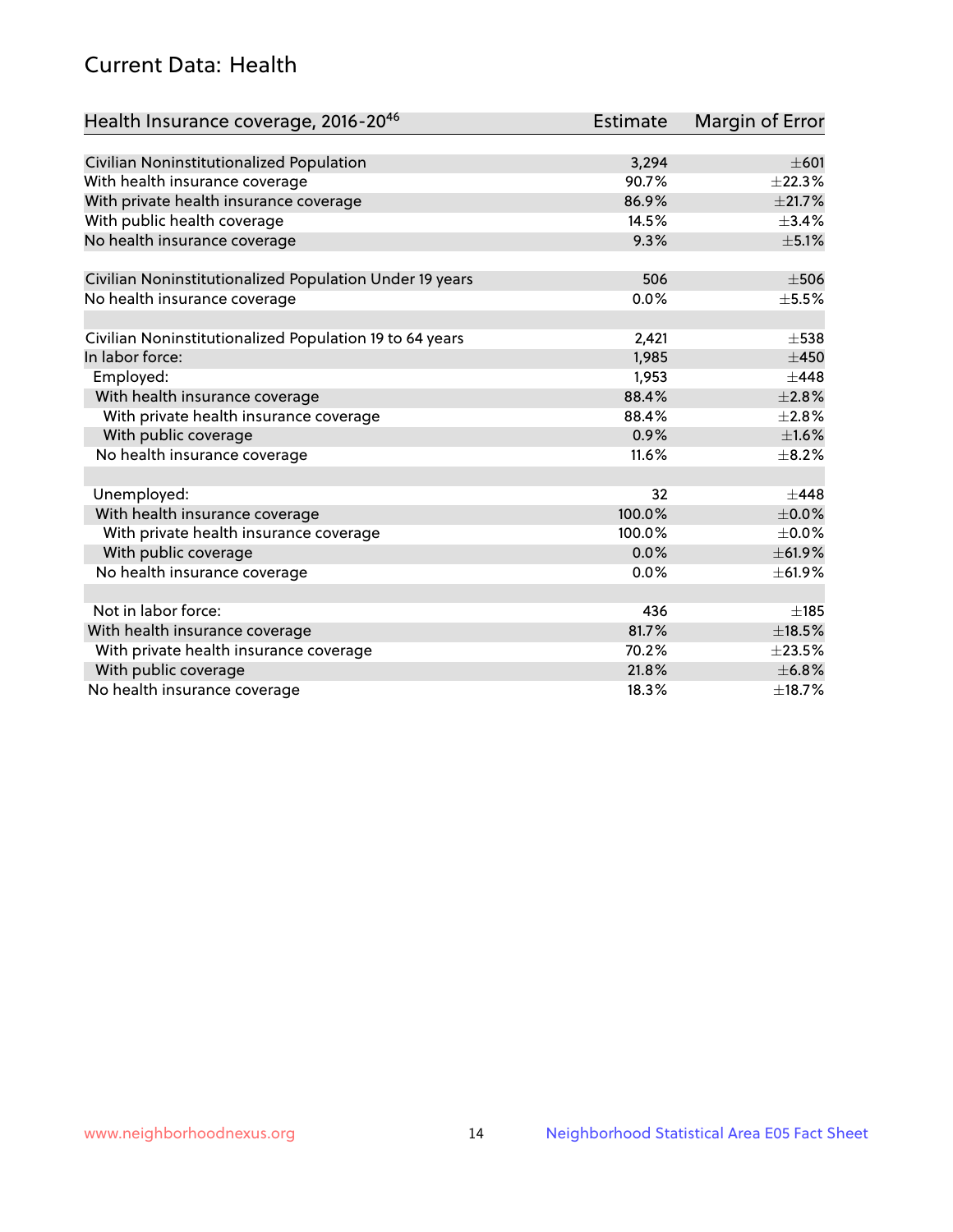#### Notes:

- 1. Source: U.S. Census Bureau, Decennial Census 2000, SF1 tables P8, P12; American Community Survey, tables B01001, B03002
- 2. This category includes Pacific Islanders, Native Americans and Alaska Natives, people who identify as some other race, and those who identify as bi/multi racial.
- 3. Source: U.S. Census Bureau, Decennial Census 2000, SF1 tables P15, P16, P18, P19; American Community Survey, tables B11001, B11005, B11003
- 4. Source: U.S. Census Bureau, Decennial Census 2000, SF3 table P37; American Community Survey, table B15002
- 5. Source: U.S. Census Bureau, Longitudinal Employer-Household Dynamics Residential Area Characteristics, Table JT01 (Primary Jobs); Workplace Area Characteristics, Table JT00 (All Jobs)
- 6. Source: U.S. Census Bureau, Decennial Census 2000, SF3 tables P52, P87; American Community Survey, tables B19001, B17001
- 7. Source: U.S. Census Bureau, Decennial Census 2000, SF1 tables H3, H4; American Community Survey, tables B25002, B25009
- 8. Source: U.S. Census Bureau, Decennial Census 2000, SF3 table H44; American Community Survey, tables B25044
- 9. Source: Atlanta Police Department, COBRA; U.S. Census Bureau, American Community Survey, table B01001
- 10. Source: U.S. Census Bureau, American Community Survey, table B01001
- 11. Source: U.S. Census Bureau, American Community Survey, table B03002
- 12. Source: U.S. Census Bureau, American Community Survey, table B05002
- 13. Source: U.S. Census Bureau, American Community Survey, table B05003
- 14. Source: U.S. Census Bureau, American Community Survey, tables B19001, B19025, B19051, B19061, B19055, B19065, B19059, B19069, B19056, B19066, B19057, B19067, B22001, B19101, B19127
- 15. Source: U.S. Census Bureau, American Community Survey, tables B19201, B19214, B20017, B19313
- 16. Source: U.S. Census Bureau, American Community Survey, table B17010
- 17. Source: U.S. Census Bureau, American Community Survey, tables B17001, B17006, B17021, B17007. Table totals may be lower than the total population, as they are based on the population for whom poverty status is determined.
- 18. Source: U.S. Census Bureau, American Community Survey, B17001H, B17001B, B17001D, B17001I. Table totals may be lower than the total population, as they are based on the population for whom poverty status is determined.
- 19. Source: U.S. Census Bureau, American Community Survey, tables B23001, B23008
- 20. Source: U.S. Census Bureau, American Community Survey, table C24030
- 21. Source: U.S. Census Bureau, American Community Survey, table C24010
- 22. Source: U.S. Census Bureau, American Community Survey, table B24080
- 23. Source: U.S. Census Bureau, Longitudinal Employer-Household Dynamics Origin-Destination Data, Tables JT00 Main and JT00 Aux
- 24. Source: U.S. Census Bureau, Longitudinal Employer-Household Dynamics Origin-Destination Data, Tables JT00 Main and JT00 Aux
- 25. Source: U.S. Census Bureau, Longitudinal Employer-Household Dynamics Origin-Destination Data, Tables JT00 Main and JT00 Aux
- 26. Source: U.S. Census Bureau, Longitudinal Employer-Household Dynamics Origin-Destination Data, Tables JT00 Main and JT00 Aux
- 27. Source: U.S. Census Bureau, American Community Survey, table B14001
- 28. Source: U.S. Census Bureau, American Community Survey, table B15002
- 29. Source: U.S. Census Bureau, American Community Survey, tables B11001, B11003, B11007, B11005, B09019
- 30. Source: U.S. Census Bureau, American Community Survey, tables B25002, B25003, B25004
- 31. Source: U.S. Census Bureau, American Community Survey, table B25024
- 32. Source: U.S. Census Bureau, American Community Survey, table B25034
- 33. Source: U.S. Census Bureau, American Community Survey, tables B25009, B25008, B25003
- 34. Source: U.S. Census Bureau, American Community Survey, table B07003
- 35. Source: U.S. Census Bureau, American Community Survey, table B25075. This value is self-reported and may differ from home values as determined by the County Tax Assessor.
- 36. Source: U.S. Census Bureau, American Community Survey, table B25081
- 37. Source: U.S. Census Bureau, American Community Survey, table B25087
- 38. Source: U.S. Census Bureau, American Community Survey, table B25091
- 39. Excludes units where Selected Monthly Owner Costs as a Percentage of Income cannot be computed.
- 40. Excludes units where Selected Monthly Owner Costs as a Percentage of Income cannot be computed.
- 41. Source: U.S. Census Bureau, American Community Survey, table B25063
- 42. Source: U.S. Census Bureau, American Community Survey, table B25070
- 43. Excludes units where Gross Rent as a Percentage of Income cannot be computed.
- 44. Source: U.S. Census Bureau, American Community Survey, tables B08101, B08013
- 45. Source: U.S. Census Bureau, American Community Survey, table B25044
- 46. Source: U.S. Census Bureau, American Community Survey, tables B18135, B27011

The dagger (†) symbol denotes values that cannot be computed.